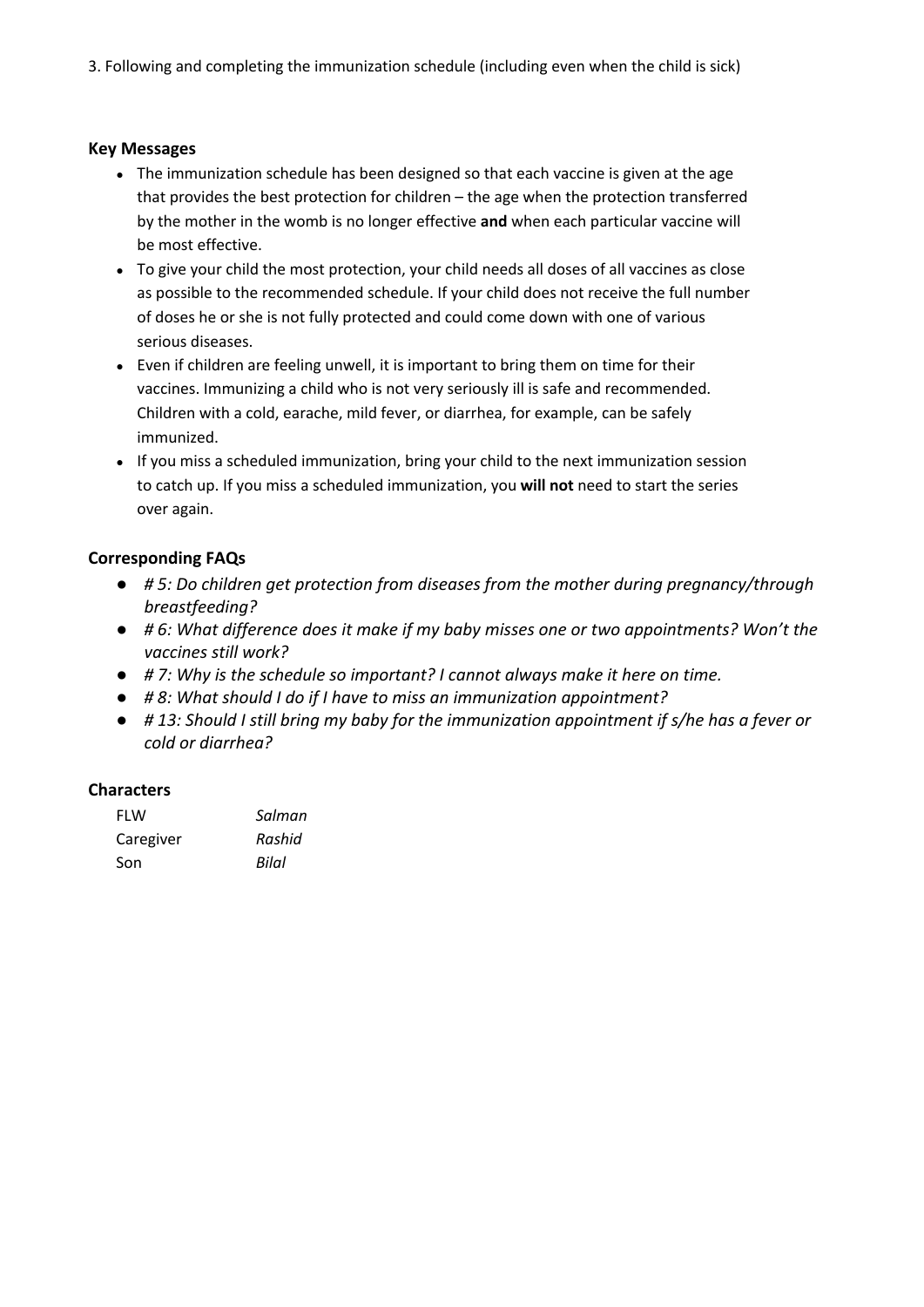- 3. Following and completing the immunization schedule (including even when the child is sick)
	- **Narrator:** It's nice of you to join me for the third Audio Job Aid. We are going to hear a conversation between Salman, a frontline worker, and Rashid who is the father of Bilal. Rashid has big dreams for his son and Salman will share some important information about immunization that will help Bilal grow up healthy and strong. Let's hear what that advice is…

**Salman:** Hi Rashid! How are you? How is Bilal?

**Rashid:** Oh, hey, Salman! I'm doing well. Bilal is quite a happy and healthy boy. I think he will be a great football player someday, the way he's always running about.

**Both:** Laugh

- **Salman:** It's great to hear he is growing so well. But it's been a while since I've seen you in the clinic to finish Bilal's vaccine schedule.
- **Rashid:** Oh, well I did bring him at least 3 times since he was born. I think that should be enough. Like I said, he's quite healthy.
- **Salman:** I'm glad that he's in good health, Rashid, but it is very important that you complete all the immunizations.
- **Rashid:** What difference does it make if my child misses a few appointments? Won't the vaccines still work?
- **Salman:** Well, Rashid, the vaccination schedule was developed so that each vaccine is given at the age that provides the best protection for children. In the schedule, some vaccines are split up into multiple doses, which is necessary to give your child the most complete protection. Once a child has received all doses of all vaccines, we say that the immunization schedule has been completed. However, if Bilal does not receive the full number of doses of all vaccinations, he is at risk for serious diseases because he did not receive the full protection.
- **Rashid:** To be honest with you, the doctor explained that to me, but after missing several appointments, I felt like too much time had passed, and we might need to start Bilal's immunization again from the beginning. So I decided against going.
- **Salman:** No, no, an interruption in the schedule does not require a child to start the series over for any vaccines. If a child is behind on the immunization schedule, a nurse or doctor can determine the right catch-up schedule. They will not judge you for missing appointments. They, like you, just want Bilal to be protected from preventable diseases. **Rashid:** I'm relieved to hear that, Salman.
- **Salman:** It is important to stick as close to the original schedule as possible, because every day that your child is late for an immunization is another day that your child is at risk of a preventable disease.
- **Rashid:** I do understand that, but, Salman, it can be hard sometimes. My wife and I have to spend the whole day at work, and it can be difficult to find the time to do anything extra.
- **Salman:** That's completely understandable. That's why we only ask you to *try* your best to bring the child on time. We stress on sticking to the schedule, even if the child is unwell. Children with a cold, ear ache, mild fever, or diarrhea, for example, can be safely immunized. Rest assured, immunizing a child who is not seriously ill will not harm the child and will not make the illness worse.
- **Rashid:** Salman, how can I take that risk? What if my child really is seriously ill? I mean, I can't always know how serious it is.
- **Salman:** Don't worry Rashid. In any case, if your child is sick you should bring him to the health center to be diagnosed and treated. When he is examined by the nurse or doctor, they will advise you if immunization should be postponed. By the way, the weak condition of a child who is malnourished or ill with cough, cold, diarrhea, or fever makes him/her particularly vulnerable to other diseases, so that is why it is important to keep them protected by vaccines.
- **Rashid:** But, Salman, why is it so inflexible? Does it matter if I get my child immunized now, or when he's 4 or 5 years old?